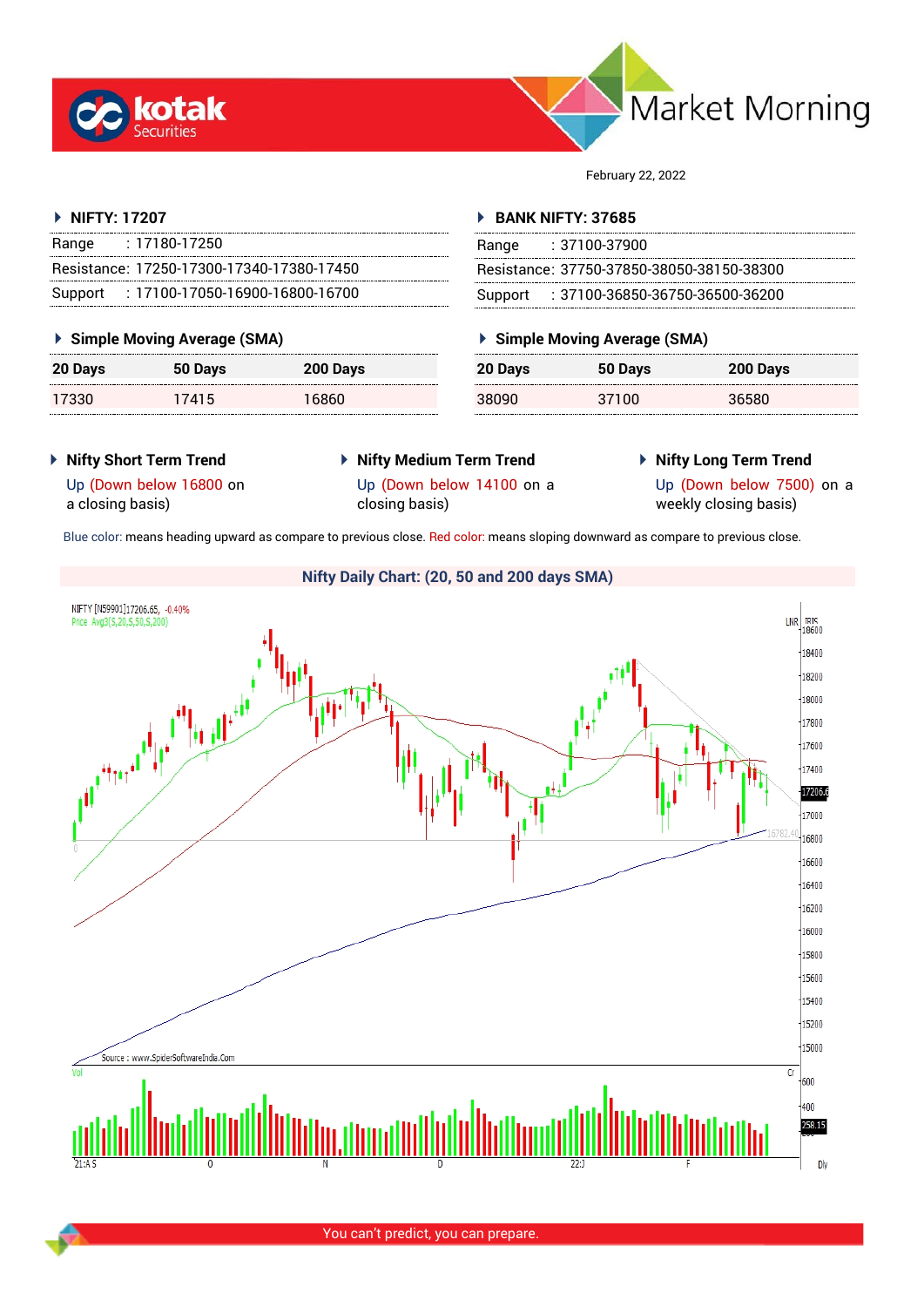#### **Market Analysis**

points lower while the Sensex was down by 150 points. Media and Metal stocks registered profit booking at fall the market took the support at 17070/57170 and revered sharply, but one more time it failed to close above **Nifty/Sensex Daily View:** On Monday, the benchmark indices witnessed a volatile trading session. Nifty ends 70 higher levels whereas some buying interest was seen in Banking and financial stocks. Technically, after morning 20 day SMA which is grossly negative. On daily charts, it has formed Long leg Doji formation the pattern suggest indecision of bulls and bears. The technical formation of Monday's market remains quite interesting. Nifty has formed an erratic pattern on the daily chart but the market is not giving up despite the poor breadth of the market. Today, Nifty can work in the trading range of 17000 and 17250. Nifty can touch the level of 16800/16700 below 17000. Bank Nifty may shift in a short-covering trend above 37900 levels until then we may see the levels of 36500. For protecting short positions, we should keep a strict stop loss at 17150.

## **RATING SCALE (PRIVATE CLIENT GROUP)**

| <b>BUY</b>             |     | $-$ A condition that indicates a good time to buy a stock. The exact circumstances of the signal will be determined by the indicator that an<br>analyst is using. |
|------------------------|-----|-------------------------------------------------------------------------------------------------------------------------------------------------------------------|
| SELL                   | -   | A condition that indicates a good time to sell a stock. The exact circumstances of the signal will be determined by the indicator that an<br>analyst is using.    |
| <b>Stop Loss Order</b> | $-$ | An instruction to the broker to buy or sell stock when it trades beyond a specified price. They serve to either protect your profits or<br>limit your losses.     |

#### **FUNDAMENTAL RESEARCH TEAM (PRIVATE CLIENT GROUP)**

Head of Research Auto & Auto Ancillary Transportation, Paints, FMCG Banking & Finance [shrikant.chouhan@kotak.com](mailto:shrikant.chouhan@kotak.com) arun.agarwal@kotak.com agarwal.amit@kotak.com Hemali.Dhame@kotak.com

**Jatin Damania Purvi Shah Rini Mehta K. Kathirvelu** Metals & Mining, Midcap Pharmaceuticals Research Associate Support Executive jatin.damania@kotak.com [purvi.shah@kotak.com](mailto:purvi.shah@kotak.com) rini.mehta@kotak.com [k.kathirvelu@kotak.com](mailto:k.kathirvelu@kotak.com) +91 22 6218 6440 +91 22 6218 6432 +91 80801 97299 +91 22 6218 6427

Oil and Gas, Information Tech Construction, Capital Goods & Midcaps sumit.pokharna@kotak.com pankajr.kumar@kotak.com

+91 22 6218 5408 +91 22 6218 6443 +91 22 6218 6439 +91 22 6218 6433

## **Sumit Pokharna** Pankaj Kumar

+91 22 6218 6438 +91 22 6218 6434

**Shrikant Chouhan Arun Agarwal Amit Agarwal, CFA Hemali Dhame**

#### **TECHNICAL RESEARCH TEAM (PRIVATE CLIENT GROUP)**

**Shrikant Chouhan Amol Athawale Sayed Haider**

[shrikant.chouhan@kotak.com](mailto:shrikant.chouhan@kotak.com) [amol.athawale@kotak.com](mailto:amol.athawale@kotak.com) Research Associate +91 22 6218 5408 +91 20 6620 3350 [sayed.haider@kotak.com](mailto:sayed.haider@kotak.com)

+91 22 62185498

#### **DERIVATIVES RESEARCH TEAM (PRIVATE CLIENT GROUP)**

+91 79 6607 2231 +91 22 6218 5497 +91 33 6615 6273

**Sahaj Agrawal Prashanth Lalu Prasenjit Biswas, CMT, CFTe** [sahaj.agrawal@kotak.com](mailto:sahaj.agrawal@kotak.com) [prashanth.lalu@kotak.com](mailto:prashanth.lalu@kotak.com) [prasenjit.biswas@kotak.com](mailto:prasenjit.biswas@kotak.com)